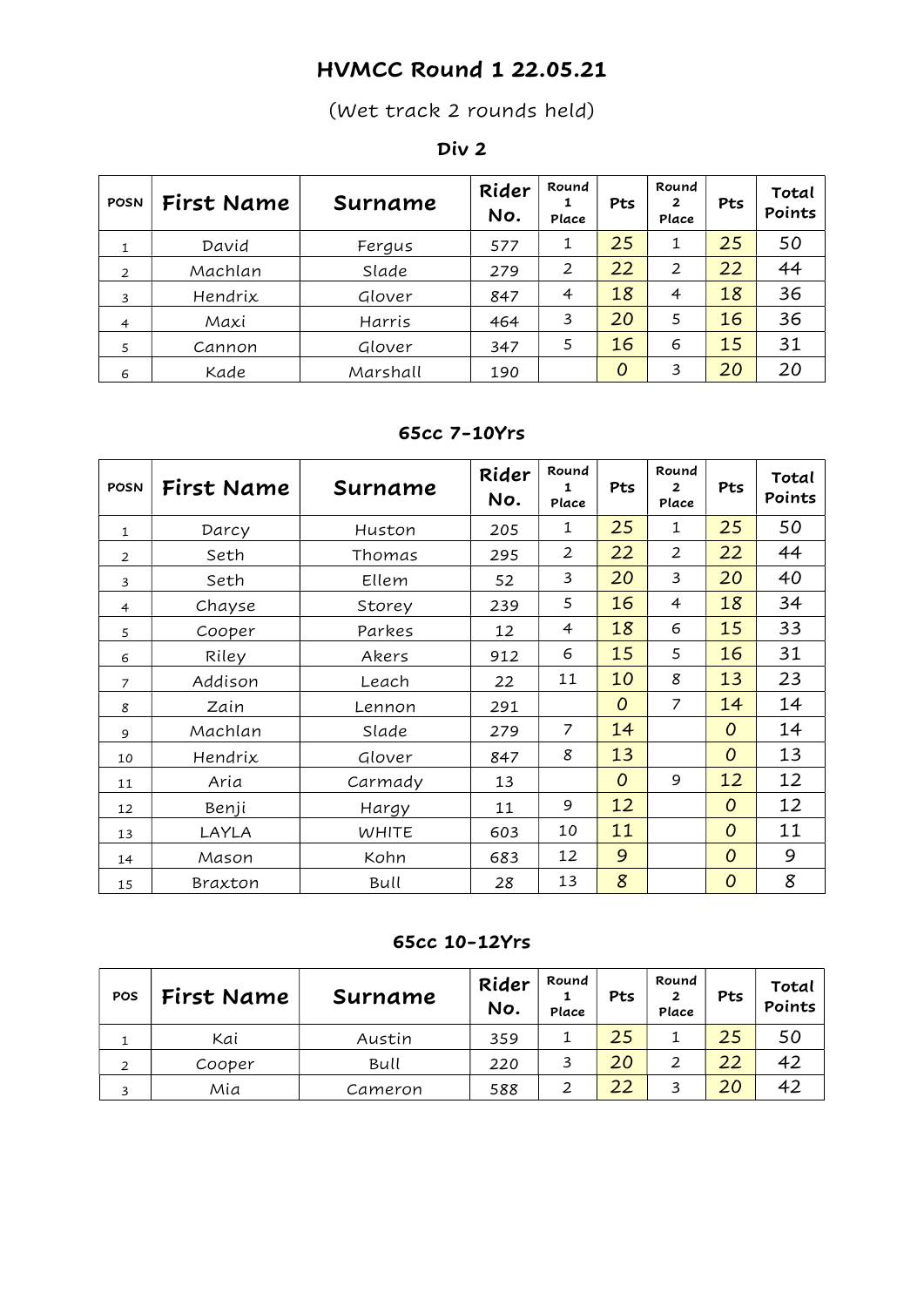| <b>POSN</b>    | First Name | Surname  | Rider<br>No. | Round<br>1<br>Place | Pts            | Round<br>$\mathbf{z}$<br>Place | Pts | Total<br>Points |
|----------------|------------|----------|--------------|---------------------|----------------|--------------------------------|-----|-----------------|
| $\mathbf{1}$   | Heath      | Davy     | 125          | 1                   | 25             | $\mathbf{1}$                   | 25  | 50              |
| $\overline{2}$ | Darcy      | Huston   | 205          | 3                   | 20             | $\overline{2}$                 | 22  | 42              |
| $\overline{3}$ | Luke       | Hamilton | 722          | 2                   | 22             | 3                              | 20  | 42              |
| $\overline{4}$ | Kai        | Austin   | 359          | 4                   | 18             | $\overline{4}$                 | 18  | 36              |
| 5              | Bailey     | Harris   | 136          | 5                   | 16             | 6                              | 15  | 31              |
| 6              | Chayse     | Storey   | 239          | 6                   | 15             | 7                              | 14  | 29              |
| $\overline{7}$ | Flynn      | Nowlan   | 29           | 7                   | 14             | 8                              | 13  | 27              |
| 8              | Riley      | Akers    | 912          | 8                   | 13             | 11                             | 10  | 23              |
| 9              | Seth       | Ellem    | 52           |                     | $\overline{O}$ | 5                              | 16  | 16              |
| 10             | Cooper     | Bull     | 220          |                     | $\overline{O}$ | 9                              | 12  | 12              |
| 11             | Mia        | Cameron  | 858          |                     | $\overline{O}$ | 10                             | 11  | 11              |
| 12             | Braxton    | Bull     | 28           |                     | $\overline{O}$ | 12                             | 9   | 9               |
| 13             | Ryley      | Kirkwood | 22           |                     | 0              | 13                             | 8   | 8               |

85cc 9-12Yrs

#### 85cc 12-16Yrs

| <b>POSN</b>    | First Name | Surname    | Rider<br>No. | Round<br>1<br>Place | Pts | Round<br>$\overline{2}$<br>Place | Pts            | Total<br>Points |
|----------------|------------|------------|--------------|---------------------|-----|----------------------------------|----------------|-----------------|
| 1              | Travis     | Lindsay    | 7            | $\overline{2}$      | 22  | 1                                | 25             | 47              |
| $\overline{2}$ | Oliver     | Paterno    | 274          | 1                   | 25  | 2                                | 22             | 47              |
| 3              | Brodie     | Madden     | 66           | 4                   | 18  | 3                                | 20             | 38              |
| $\overline{4}$ | Tyler      | Harley     | 118          | 6                   | 15  | 4                                | 18             | 33              |
| 5              | Jonas      | Horsington | 217          | 9                   | 12  | 6                                | 15             | 27              |
| 6              | Sean       | McDean     | 816          | 11                  | 10  | 5                                | 16             | 26              |
| $\overline{7}$ | Rory       | Clements   | 394          | 8                   | 13  | 8                                | 13             | 26              |
| 8              | Jaxon      | Gayler     | 808          | 12                  | 9   | $\overline{7}$                   | 14             | 23              |
| 9              | Jarrah     | Burton     | 153          | 10                  | 11  | 9                                | 12             | 23              |
| 10             | Toby       | Huston     | 206          | 3                   | 20  |                                  | $\overline{O}$ | 20              |
| 11             | Cooper     | Boyd       | 311          | 5                   | 16  |                                  | $\overline{O}$ | 16              |
| 12             | Bradley    | Rayner     | 644          | 7                   | 14  |                                  | O              | 14              |

Jnr Lite 125

| <b>POSN</b>    | First Name | Surname    | Rider<br>No. | Round<br>Place | <b>Pts</b> | Round<br>$\mathbf{2}$<br>Place | Pts            | Total<br>Points |
|----------------|------------|------------|--------------|----------------|------------|--------------------------------|----------------|-----------------|
| $\mathbf{1}$   | Billy      | Hargy      | 272          | 1              | 25         | 1                              | 25             | 50              |
| $\overline{2}$ | Travis     | Lindsay    | 7            | 2              | 22         | $\overline{2}$                 | 22             | 44              |
| 3              | Oliver     | Paterno    | 274          | 3              | 20         | 3                              | 20             | 40              |
| $\overline{4}$ | Jack       | Nowland    | 34           | 5              | 16         | 4                              | 18             | 34              |
| 5              | Chad       | Williams   | 05           | 4              | 18         | 5                              | 16             | 34              |
| 6              | Aidan      | Horsington | 720          | 6              | 15         | 6                              | 15             | 30              |
| $\overline{7}$ | Luke       | Gruenhofer | 172          | 9              | 12         | 7                              | 14             | 26              |
| 8              | Brodie     | Madden     | 66           | 7              | 14         |                                | $\overline{O}$ | 14              |
| 9              | Cooper     | O'Brien    | 133          | 8              | 13         |                                | 0              | 13              |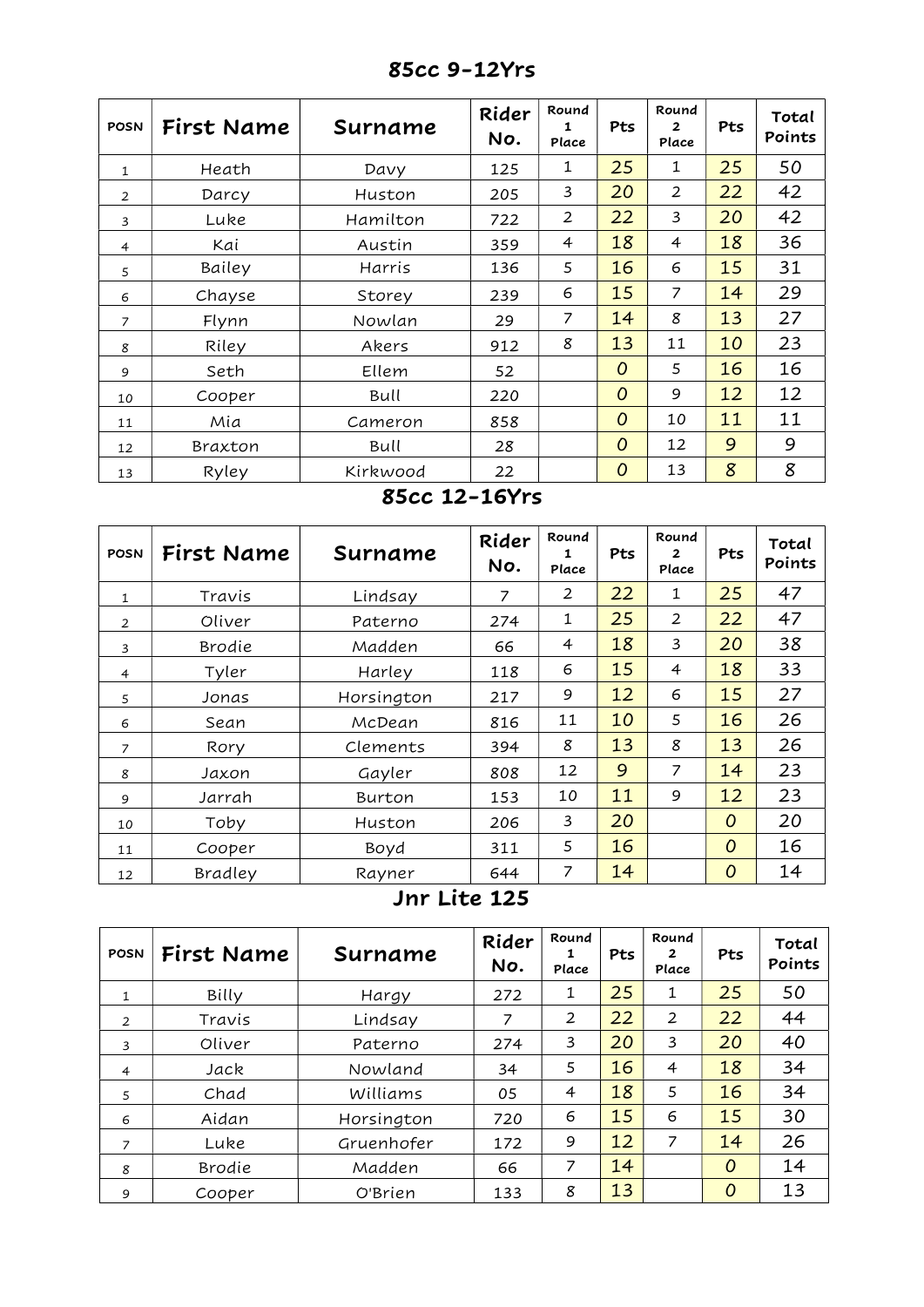| <b>POSN</b>    | First Name | Surname  | Rider<br>No. | Round<br>1<br>Place | Pts | Round<br>$\mathbf{2}$<br>Place | Pts            | Total<br>Points |
|----------------|------------|----------|--------------|---------------------|-----|--------------------------------|----------------|-----------------|
| $\mathbf{1}$   | Billy      | Hargy    | 272          | 1                   | 25  | 1                              | 25             | 50              |
| 2              | Cameron    | Madden   | 99           | 3                   | 20  | 2                              | 22             | 42              |
| 3              | Reese      | Harley   | 18           | $\overline{2}$      | 22  | 3                              | 20             | 42              |
| $\overline{4}$ | Cooper     | O'Brien  | 133          | 4                   | 18  | 4                              | 18             | 36              |
| 5              | Bailey     | Penman   | 262          | 5                   | 16  | 5                              | 16             | 32              |
| 6              | Tyler      | Farvis   | 445          | 6                   | 15  | 6                              | 15             | 30              |
| $\overline{7}$ | Blake      | Coghlan  | 275          | 7                   | 14  |                                | $\overline{O}$ | 14              |
| 8              | Aidan      | Waddell  | 505          | 8                   | 13  |                                | 0              | 13              |
| 9              | Brock      | Christie | 822          | 9                   | 12  |                                | 0              | 12              |

### Jnr Lite 250

#### A Grade

| <b>POSN</b>    | First Name | Surname    | Rider<br>No. | Round<br>Place | Pts            | Round<br>$\mathbf{2}$<br>Place | Pts      | Total<br>Points |
|----------------|------------|------------|--------------|----------------|----------------|--------------------------------|----------|-----------------|
| $\mathbf{1}$   | Shannon    | Moore      | 197          | 1              | 25             | 3                              | 20       | 45              |
| $\overline{2}$ | Adam       | Nowland    | 30           | 2              | 22             | $\overline{2}$                 | 22       | 44              |
| 3              | Geoffrey   | Wallace    | 13           | 4              | 18             | 1                              | 25       | 43              |
| $\overline{4}$ | Matthew    | Prott      | 23           | 3              | 20             |                                | $\Omega$ | 20              |
| 5              | Lee        | Cunningham | 711          |                | $\overline{O}$ | $\overline{4}$                 | 18       | 18              |
| 6              | Jackson    | Mitchell   | 331          | 5              | 16             |                                | $\Omega$ | 16              |
| 7              | Brad       | Mercer     | 166          | 6              | 15             |                                | 0        | 15              |
| 8              | Nicholas   | Byram      | 38           | 7              | 14             |                                | $\Omega$ | 14              |

# B Grade

| <b>POSN</b>    | First Name | Surname    | Rider<br>No. | Round<br>1<br>Place | Pts            | Round<br>$\mathbf{z}$<br>Place | Pts            | Total<br>Points |
|----------------|------------|------------|--------------|---------------------|----------------|--------------------------------|----------------|-----------------|
| 1              | Riley      | Levingston | 28           | 1                   | 25             | 1                              | 25             | 50              |
| 2              | Jake       | Robb       | 404          | 2                   | 22             | 2                              | 22             | 44              |
| $\overline{3}$ | Hamish     | Patterson  | 194          | 4                   | 18             | 4                              | 18             | 36              |
| $\overline{4}$ | Joel       | Adorini    | 318          | 3                   | 20             | 6                              | 15             | 35              |
| 5              | Blake      | Boyd       | 408          | 8                   | 13             | 3                              | 20             | 33              |
| 6              | Peter      | McWhirter  | 53           | 10                  | 11             | 5                              | 16             | 27              |
| $\overline{z}$ | Grant      | Coombes    | 11           | 13                  | 8              | 9                              | 12             | 20              |
| 8              | Richard    | Goodman    | 41           | 14                  | $\overline{7}$ | 11                             | 10             | 17              |
| 9              | Andrew     | Meldrum    | 401          | 5                   | 16             |                                | $\overline{0}$ | 16              |
| 10             | Jack       | Kidd       | 868          | 6                   | 15             |                                | $\overline{O}$ | 15              |
| 11             | Brandon    | Brown      | 52           |                     | $\overline{O}$ | 7                              | 14             | 14              |
| 12             | Ben        | Walsh      | 500          | 7                   | 14             |                                | $\overline{0}$ | 14              |
| 13             | Luke       | Parkes     | 375          |                     | $\overline{O}$ | 8                              | 13             | 13              |
| 14             | Peter      | Noble      | 177          | 9                   | 12             |                                | $\overline{O}$ | 12              |
| 15             | Matthew    | Senior     | 251          |                     | $\overline{O}$ | 10                             | 11             | 11              |
| 16             | Brendon    | Slade      | 117          | 11                  | 10             |                                | $\overline{O}$ | 10              |
| 17             | Joshua     | Moir       | 301          | 12                  | 9              |                                | 0              | 9               |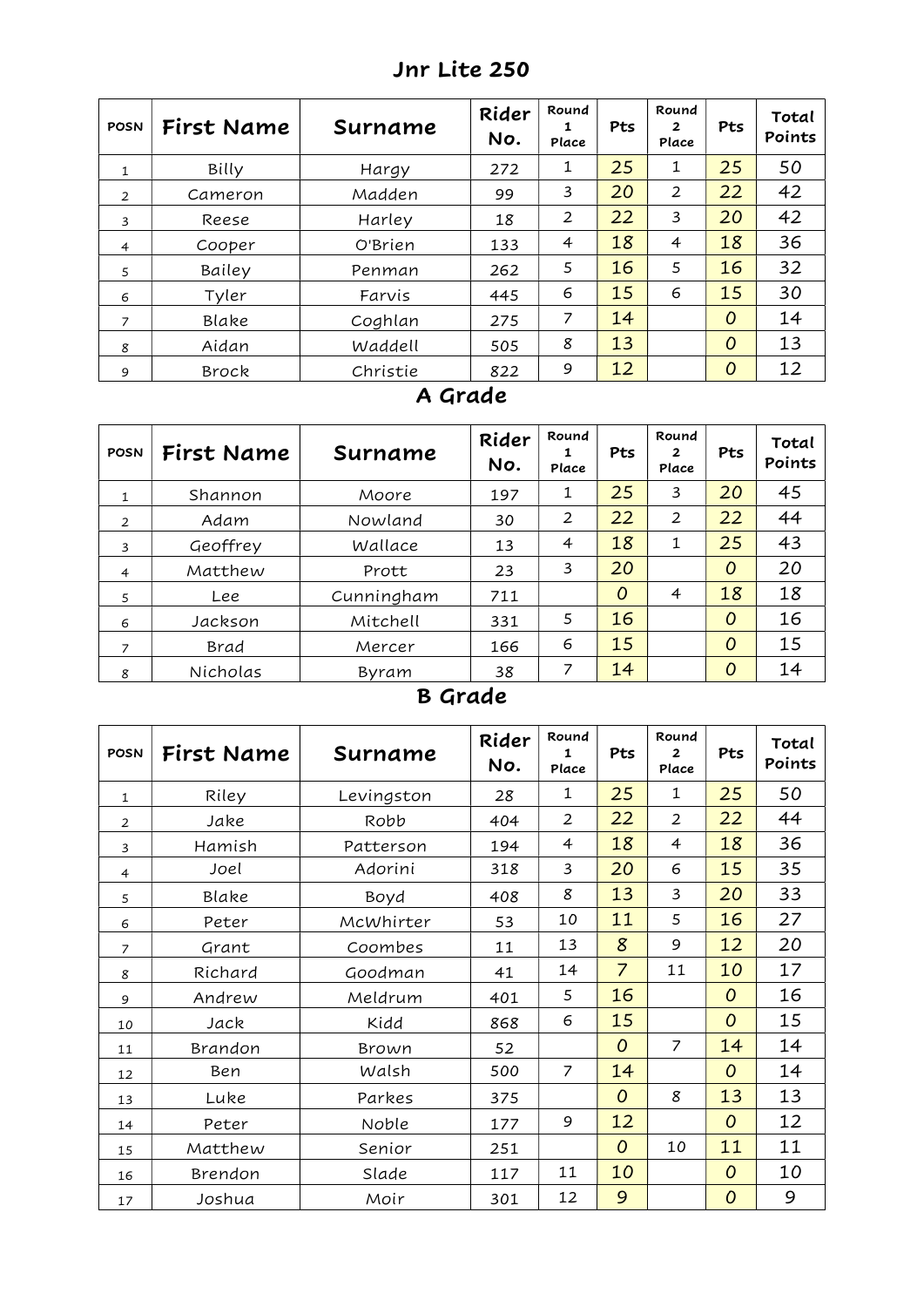| <b>POSN</b>    | First Name     | Surname       | Rider<br>No. | Round<br>1<br>Place | Pts            | Round<br>$\overline{2}$<br>Place | Pts            | Total<br>Points |
|----------------|----------------|---------------|--------------|---------------------|----------------|----------------------------------|----------------|-----------------|
| $\mathbf{1}$   | Geordie        | Kettle        | 183          | 1                   | 25             | 1                                | 25             | 50              |
| $\overline{2}$ | Cooper         | Wallace       | 54           | $\overline{2}$      | 22             | $\overline{2}$                   | 22             | 44              |
| 3              | Luke           | Penman        | 262          | 5                   | 16             | 3                                | 20             | 36              |
| $\overline{4}$ | Jeremy         | Tydd          | 64           | 3                   | 20             | 6                                | 15             | 35              |
| 5              | James          | Nowlan        | 27           | 7                   | 14             | $\overline{4}$                   | 18             | 32              |
| 6              | Michael        | Lock          | 313          | 13                  | 8              | 5                                | 16             | 24              |
| $\overline{7}$ | Jeremy         | Coombes       | 303          | 10                  | 11             | 8                                | 13             | 24              |
| 8              | Gregory        | Harris        | 269          | 12                  | 9              | $\overline{7}$                   | 14             | 23              |
| 9              | Anthony        | Wakeham       | 886          | 11                  | 10             | 10                               | 11             | 21              |
| 10             | Kurt           | Doherty       | 153          | 4                   | 18             |                                  | $\overline{O}$ | 18              |
| 11             | Isaac          | Rumbel        | 915          | 15                  | 6              | 11                               | 10             | 16              |
| 12             | <b>BRADLEY</b> | PENMAN        | 257          | 6                   | 15             |                                  | 0              | 15              |
| 13             | Sheridan       | Watters       | 557          | 8                   | 13             |                                  | 0              | 13              |
| 14             | Bailey         | <b>Brooks</b> | 23           |                     | $\overline{O}$ | 9                                | 12             | 12              |
| 15             | Jason          | Akers         | 15           | 9                   | 12             |                                  | 0              | 12              |
| 16             | Mitch          | Riddel        | 86           | 14                  | $\overline{7}$ |                                  | 0              | $\overline{7}$  |
| 17             | Dylan          | Shirt         | 111          | 16                  | 5              |                                  | 0              | 5               |

C Grade

# MX All Powers (Championship)

| <b>POSN</b>    | First Name | Surname    | Rider<br>No. | Round<br>Place | Pts | Round<br>2<br>Place | Pts            | Total<br>Points |
|----------------|------------|------------|--------------|----------------|-----|---------------------|----------------|-----------------|
| $\mathbf{1}$   | Shannon    | Moore      | 197          | 1              | 25  | 2                   | 22             | 47              |
| 2              | Jake       | Robb       | 404          | 7              | 14  | 1                   | 25             | 39              |
| 3              | Riley      | Levingston | 28           | 4              | 18  | 3                   | 20             | 38              |
| $\overline{4}$ | Geoffrey   | Wallace    | 13           | 3              | 20  | 4                   | 18             | 38              |
| 5              | Nicholas   | Bryam      | 38           | 6              | 15  | 5                   | 16             | 31              |
| 6              | Blake      | Boyd       | 408          | 8              | 13  | 6                   | 15             | 28              |
| $\overline{z}$ | Jackson    | Mitchell   | 331          | 2              | 22  |                     | $\overline{O}$ | 22              |
| 8              | Adam       | Nowland    | 30           | 5              | 16  |                     | $\overline{O}$ | 16              |
| 9              | Benjamin   | Walsh      | 500          | 9              | 12  |                     | $\Omega$       | 12              |
| 10             | Sheridan   | Watters    | 557          | 10             | 11  |                     | $\Omega$       | 11              |

#### Women

| <b>POSN</b> | First Name | Surname      | Rider<br>No. | Round<br>Place | Pts | Round<br>Place | Pts | Total<br>Points |
|-------------|------------|--------------|--------------|----------------|-----|----------------|-----|-----------------|
|             | Ashlea     | <b>Bates</b> | 755          |                | ر ے |                |     | 5C              |